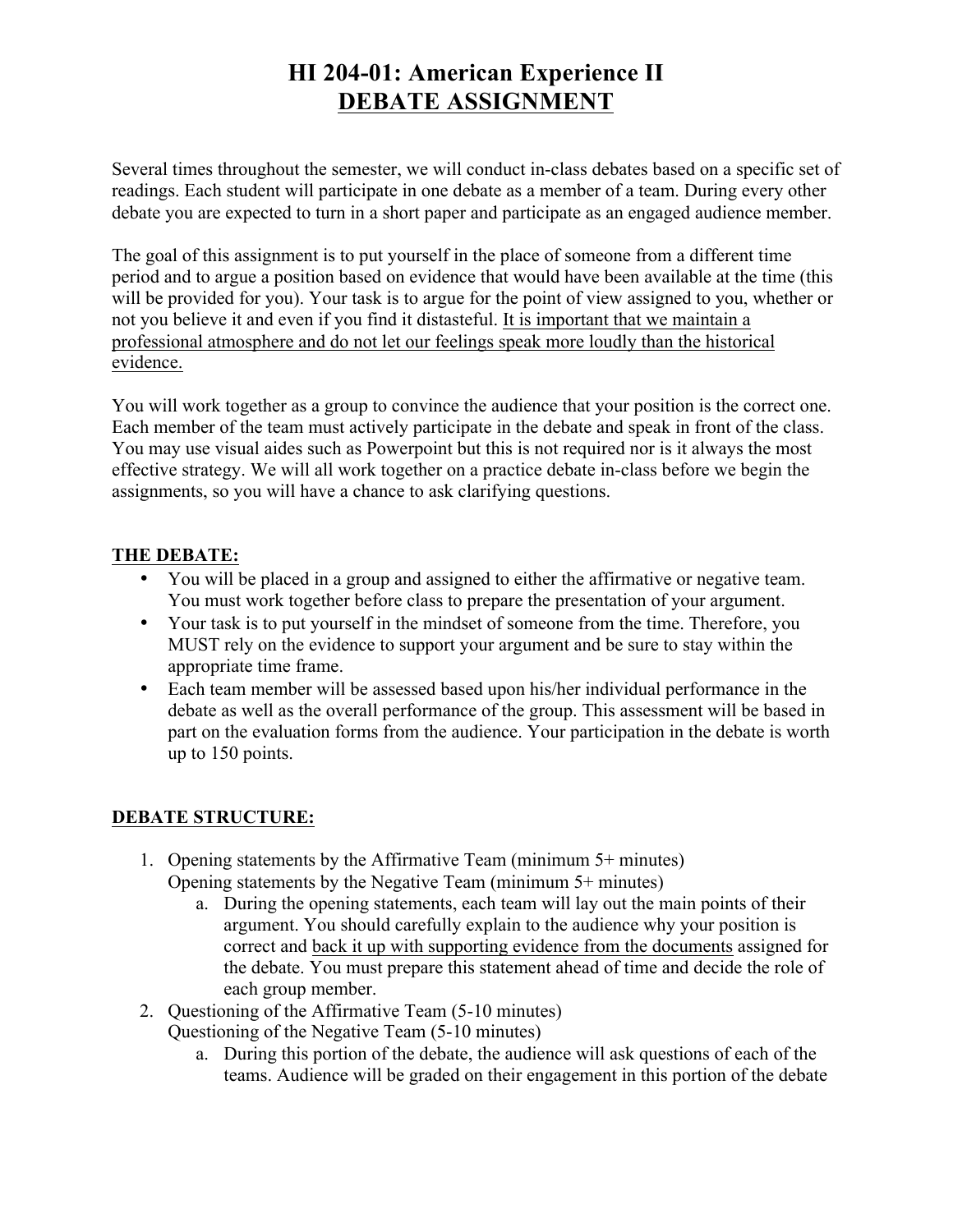as part of their course participation grade. Therefore, it is essential that you are prepared and ask thoughtful questions of the debate team members.

- b. Debate team members may want to strategize ahead of time about some of the likely objections, concerns, or difficulties that the Jury might have with their arguments.
- 3. Consultation and Discussion (2 minutes)
	- a. Although the teams will have prepared their closing arguments ahead of time, they may wish to adjust them based upon what has been discussed so far in the debate. Therefore, teams will use this time to consult with one another to ensure that their closing arguments are as effective as possible.
	- b. The audience will use this time to begin filling out their evaluation forms.
- 4. Closing statements by the Affirmative Team (minimum 3+ minutes) Closing statements by the Negative Team (minimum 3+ minutes)
	- a. In their closing statements, each team will make a final plea for their position. The closing statements should reiterate the main points of the argument, highlight the strengths of your position and the weakness of the other position, and generally convince the audience to side with you.
- 5. Rendering of the decision
	- a. The class will cast votes based upon which team was most effective and convincing during the debate. In the event of a tie, the Instructor will cast the deciding vote.
- 6. Period of reflection and response
	- a. As a class, we will reflect and discuss issues or ideas about the topic that were not fully explored during the debate.

#### **DEBATE DATES AND TOPICS**

Practice Debate – Thursday February 12 (FIRST POSITION PAPER DUE FOR **EVERYONE ON FEB. 19**)

Was the World's Columbian Exhibition a good use of public resources?

**Affirmative Position**:: The World's Columbian Exhibition was worth the cost and was good for the United States as a whole.

**Negative Position**: The World's Columbian Exhibition was a waste of resources that cost the American people much more than it was worth. We should spend our money on more useful and necessary things.

Debate 1 – Tuesday March 3 (Position Paper Due for everyone who is not a member of a debate team)

Should the United States focus attention and resources on overseas expansion? Should we become an empire?

**Affirmative Position**: The United States should expand abroad and incorporate new people and regions into the USA.

**Negative Position**: The United States should not expand abroad and should focus our attention on domestic issues.